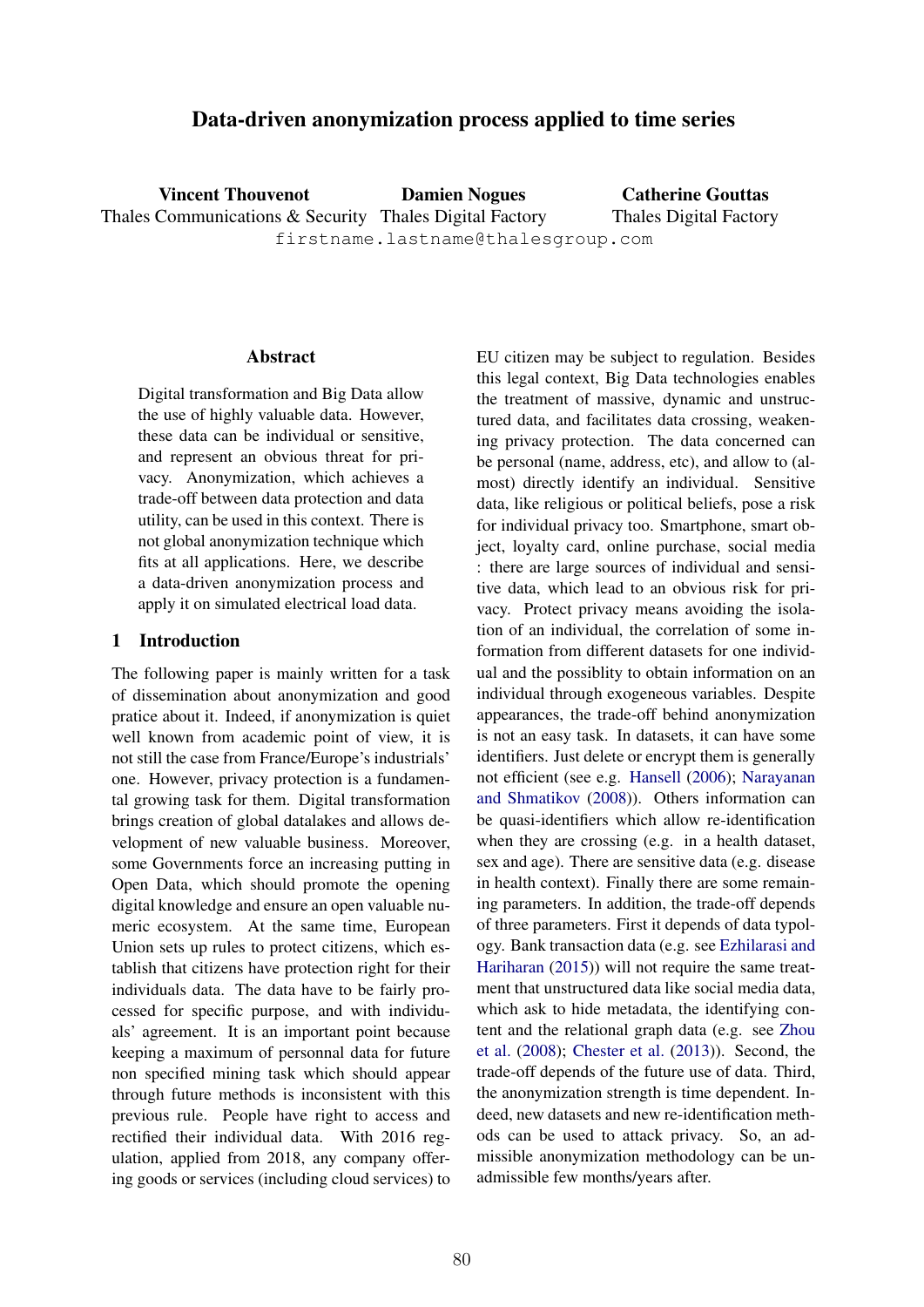We illustrate an anonymization workflow on (simulated) electrical smart meter data furniture, which are a symbolic example of sensitive and individual data whose exloitation possibility is new and illustrates new needs of anonymization. In France, smart meters, which are currently deployed and whose deployment ended in 2020 will allow to gather infra-daily household electrical load. These data are by nature personal and sensitive. Infra-daily individual loads allow to detect if and when someone is at home and can increase risk of burglary for instance. The individual habits (see e.g. (Blazakis et al., 2016)) can be detected and so sensitive data like religion (e.g. during Ramadan) or some illegal activities (e.g. very particular load pattern with cannabis plant) derived. Provide these data is a complicated challenge. Indeed, household electrical load will be available at different level of time granularity (e.g. see Tudor et al. (2013); Buchmann et al. (2013)). To simplify the context, in France, infra-daily load will be available to the individuals, which can choose to temporarily give access to these data to a third party. Electric distributor will gather daily data (even infra-daily in particular context). Provider will access to monthly data. Althougt infra-daily data are noisly, having access to identified daily (even monthly) data allow easily to re-identify infra-daily consomption (e.g. see (Tudor et al., 2013)). In this context, just hide direct identifyer will be inadequate. On the other side, these data have a strong valuable potential and many actors are interested by them, for instance, distributors to manage their network and achieve maintenance task; local communities to improve their urban policy; providers to propose new more adaptive pricing; or start-up to popose individuals some services to optimize the consomption. Based on the future use of data, it is not necessary to keep the same information. For instance new adaptive pricing and dimension the networks through household electrical load need different information. Finally, the currently acceptable methods can be questionned when data from gas smart meters, which are currently deploying too, will be available too. Indeed, gas meter data depends of similar phenomenon that electrical meter data.

The article is divided in four sections. In Section 2, we give a short survey about anonymization. In Section 3, we describe our global anonymization process, from data gathering to

dataset publication. Section 4 presents a simulator which are respectful of French electrical smart meters anonymization task. We use simulate data because we have not access to real data. We applied the Section 3 process in Section 5 on Section 4 simulation.

## 2 A short survey about anonymization

For a dissemination task, it seems important to have a brief discussion about the differences between anonymization and encryption because confuse the two is a common mistake. Data encryption consists in using some mathematical algorithms to transform data. The process can be reversed with the good algorithm and the encryption key. It could be used to transfer data between two entities. The encryted data are still individuals and so still personal data if original data are personal. Although encrytion can be useful to be one of the components of de-identification, it is neither necessary nor sufficient for doing anonymization.

Pseudonymisation, which consists of hiding identifying metadata can be not efficient (see Danezis (2013)). De-identification falls into two categories of techniques: transform data to have unreal individual, and aggregate and generalize individual, where data provided symbolizing an individuals set. Techniques can be used and combined.

Permutation techniques and puzzling approaches deconstruct, transform and/or change the data design (see e.g. Agrawal and Srikant (2000), Zhang et al. (2007)). Noise addition techniques are popular. For instance, Dufaux and Ebrahimi (2006) randomly transforms video representation by inverting some signs in decomposition coefficients and applies it to privacy protection in video surveillance. Aggarwal and Yu (2008) proposes a survey about randomization methods. Classical randomization has some advantages. Noise is independent of data and does not require entire dataset. It can be applied during data collection and on distributed system. Liu et al. (2008) proposes an survey of attacks techniques on privacy obtained by perturbations methods. When the anonymizer adds an additive noise, the attackers can use methods like (spectral, singular value decomposition, principal component analysis, etc.) filtering, maximum a posteriori estimation, or distribution analysis. Under good conditions, multiplicative pertuba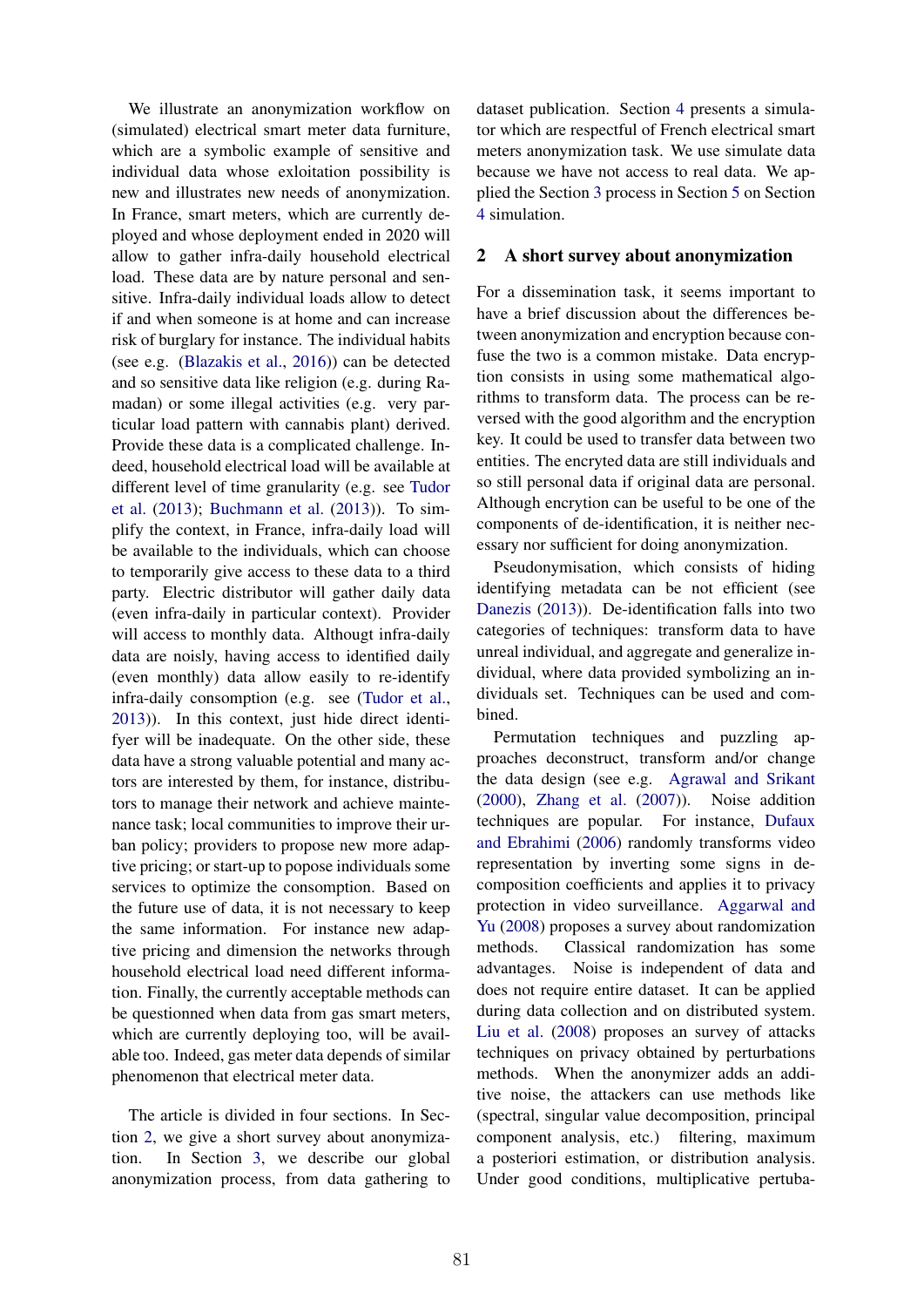tions have good properties, for instance preserve Euclidian distance. An attacker who knows a sample of input and output or has some independent samples from the original distribution can reverse the anonymization. Differential privacy (see Dwork (2006), Dwork and Roth (2014)) is a very popular form of noise addition. Here, we add a random noise in such a way it makes a mechanism which produces the same output with almost similar probabilities when we consider two adjacent inputs. The basic process to achieve differential privacy is to sampling without replacement the dataset and adding fictive individuals. Differential privacy allows to work on privacy loss and bound the risk. Chatzikokolakis et al. (2013) applies differential privacy on mobility trace and tries to develop a mechanism more efficient than just adding independent noise. McSherry and Mironov (2009) proposes a framework of differential privacy to produce recommendations from collective user behavior in Netflix Prize dataset.

Privacy can be protected by creating individuals sets. K-anonymization (see Sweeney (2002)) consists of generalizing quasi-identifying information to force having at least k individuals with the same values. K-anonymity can be broken when all the individuals of (at least) one class have the same sensitive data. L-diversity (see Machanavajjhala et al. (2006)) forces each class to have at least l different values of the sensitive data. In t-closeness (see Li et al. (2007)) the sensitive data in each class has to respect its distribution in the total population. Generalization and suppression is NPhard. Moreover, as expressed in Domingo-Ferrer and Torra (2005), generalization and suppression can be not adapted for ordinal categorical and for continuous attributes. Domingo-Ferrer and Torra (2005) proposes to use microaggregation for this task. In microaggregation data are partitioned into several clusters of length at least k with similar records. Then, we apply an aggregator operator (e.g. mean or median for continuous variable) to compute the centroid of each cluster. Besides clustering method, microaggregation has two important parameters: the minimum dimension of each cluster, adjusts the level of privacy protection and the function allowing computation of aggregate value, which is linked with future data utility and protection level. The aggregation function can be mean, sum, median, quantile, partial autocorre-

lation function, time slicing profile, density, etc. Domingo-Ferrer and Torra (2005) partitiones data throught Maximum Distance to Average Vector (MDAV) algorithm. Aggarwal et al. (2006) proposes microaggregation where some atypical individuals can be not clustered and so not published. Byun et al. (2007), Lin and Wei (2008), Li et al. (2002), Xu and Numao (2015) and Loukides and Shao (2008) proposes greedy heuristic to achieve k-anonymity through clustering with not NP-hard complexity. Bergeat et al. (2014) compares two software allowing k-anonymization on a French health dataset of more than 20 million records. Gedik and Liu (2008) uses k-anonymity to protect mobile location privacy.

When working on time series, previous techniques can be used. For instance, Shou et al. (2013) proposes what they named (k, P) anonymity to preserve pattern in time series. In electrical household load protection, Chin et al. (2016) proposes to solve an optimization problem with two components : first is about information leakage rate of consomer load given grid load and second is about the cost of errors. Shi et al. (2011) proposes a differential privacy form to protect time series. Zhang et al. (2015) proposes noise generation to protection cloud data. Hong et al. (2013) proposes a survey about time series privacy protection.

After de-identification, it is important to measure de-identification degree. Venkatasubramanian (2008) surveys the metric proposed to measure privacy and privacy loss. Authors divide measuring privacy into three categories: statistical methods, taking account variance of perturbated variable, probabilistic methods, considering information theory and Bayesian analysis, and computational methods, coming from the idea of a resource-bounded attacker and measuring privacy loss in function of the information available for such attacker. Tóth et al. (2004) works on message transmission and analyzes two entropy based anonymity measures. Authors measure separate global anonymity, which quantify the necessary effort to fully compromise dataset, that we name latter journalist scenario, and local anonymity, which quantify the probability that transmission of one user are compromised, that we name prosecutor scenario. Gambs et al. (2014) works on attacks on geolocated data. Nin and Torra (2009) proposes a framework of protection and re-identification for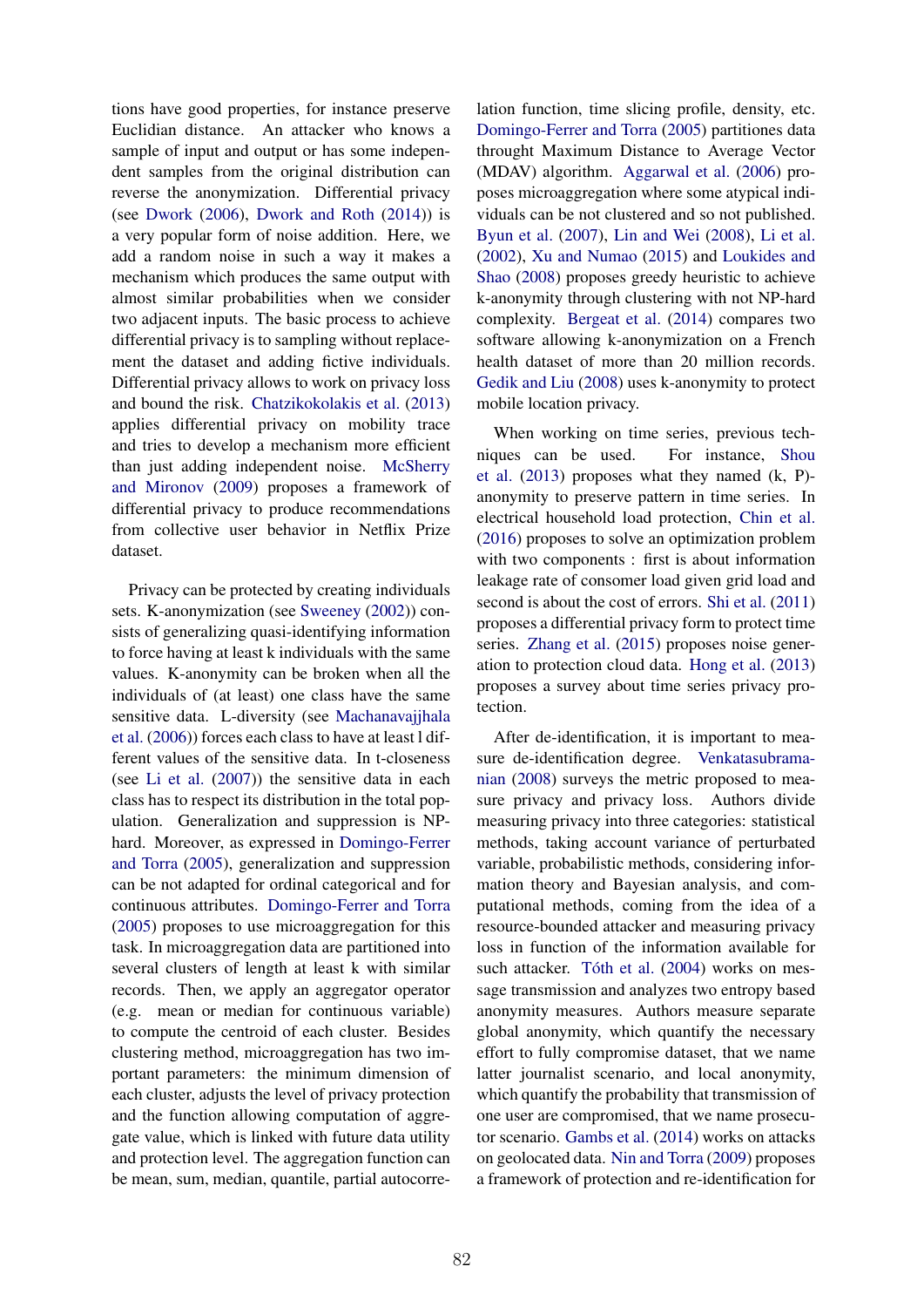

Figure 1: Global anonymization process

time series. Ma and Yau (2015) proposes some information measures for quantifying privacy protection of tme-series Data.

Interested reader can find in the first-rate book Torra (2017) the stakes of data privacy and techniques associated.

#### 3 Anonymization process

Each anonymization task has a specific and a generic part, and so is unique. In this section we describe our global data-driven anonymization process (see Figure 1) which allows separating the two parts of the process.

After data gathering we have to tag data in function of theirs categories : identifier, quasiindentifier, sensitive data, and remainded parameters. Next step consists in data pseudonymisation. Identifiers have to be hidden (deletion, encryption, etc.). Obviously, that is generally not enough to insure privacy protection. We have to establish one metric to measure data protection and another one for data utility. As anonymization could not be total and perfect, we have to choose the threshold of re-identification acceptance. Despite deidentification process there are still residuals risk, which has to be compared to the benefits.

It is necessary to build a re-identification framework, which is driven by the context and has to be realistic. That means the worst case situation, where an attacker is almost all-knowing, is probably not realistic and decreases the efficiency of the trade-off utility data / privacy protection. The re-identification framework depends of many parameters. The attacker type must be determined. Its resources will depend of who he is (e.g. a member of the organization which anonymizes data and so has access at plenty data to attack anonymized dataset, a member of a near organization which has access to similar data which can be crossed, a Machine Learning expert which can deploy efficient re-identification mod-

els, a neighbor which has access to contextual data, etc.). Many reasons can motivated the attacker (retrieve information about individual to do aggressive commercial supply or burglary, harm the organization which manages the anonymization to recover data governance for instance, show its capacity in re-identification, etc.). The reidentification framework will depend of the attack category. Crossing anonymized data with dataset which is not anonymized is a classical way to try re-identification. Information in anonymized data can be used too (e.g. anonymized Internet requests can be identified by crossing location and interest of individual). It will depend of the chosen reidentification meaning. It can mean identify an individual or identify sensitive information about an individual. For instance, if household load have been anonymized by pseudonymization then adding a noise, the noisy curve can be identify to a customer. If we do microaggregation, it could be possible to find the customer cluster and possibly deduce probable sensitive information and behavior for the customer. The re-identification framework will depend of the technique to measure re-identification risk. To be valuable, attackers have to be confident in their re-identification. When we compute the risk of individual identification, true positive are not the key performance indicator. Here, true positive means the good individual from anonymized data have been identified at the individual from not anonymized data. However, this individual from not anonymized data can be identified at many other individuals in anonymized data. That decreases re-identification risk. Of course, identification errors decrease the confidence too. The risk have to combine all these information. Lastly, re-identification framework will depend of the re-identification scenario. Many are possible : we can target all or almost all individuals when we know they are in the dataset (journalist scenario), we can target one or some individuals (prosecutor scenario), we can try to distinguish studies with and without one individual, etc.

Then, as anonymization is a trade-off between utility and protection, we have to choose the minimum utility of data. We have two case. Data could be provided to a third party to answer to a specific need. Only necessary information, and not more, have to be provided. After anonymization, the study has to be possible. For instance, if a elec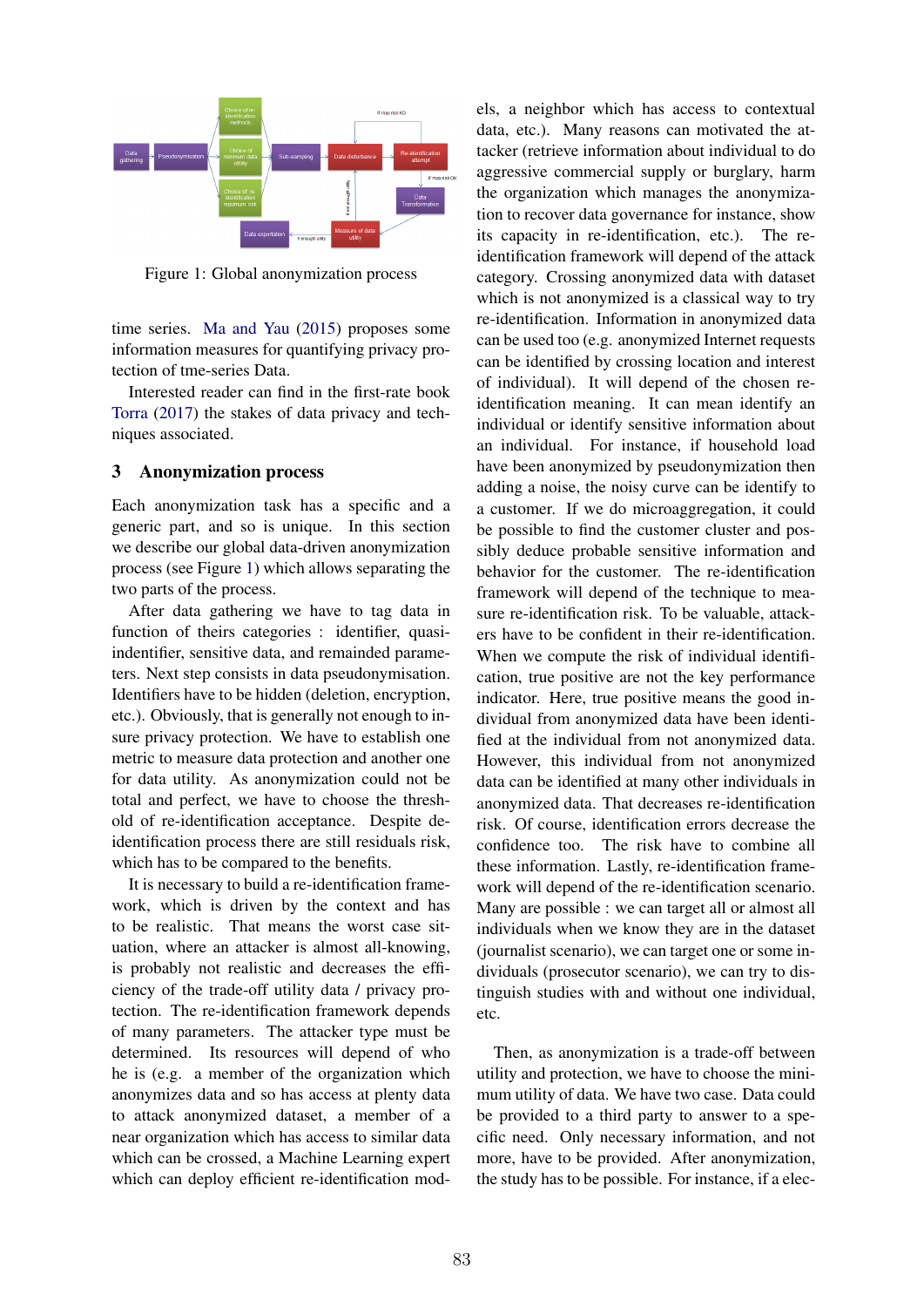tric provider want to do new daily pricing, they will only need precise daily profile. Data could be given without specific need, for instance to push data in Open Data. We need to compute a metric of privacy cost. For instance, when we add a noise in time series, we can compute a signal to noise ratio.

Lastly, as anonymization can not be perfect, we have to choose the limit of acceptance for re-identification risk. It determines the trade-off achievement point. It depends of the level of individuality and sensitivity. The choice is driven by the exportation model used at the end. We can choose a Publish and forget model, where typically data are provided in Open Data. Then, it is (almost) impossible to stop data sharing. Another model is Data Use Agreement model where agreement decides what the third party can do. Finally we can use a closed model where data are in a closed environment and the third party has only access to the results of its requests.

To avoid scalability problem during non industrial step we can do an optional sub-sampling. Deidentification methods, which depends of data typology and future data use, are applied. Then, we measure the re-identification risk. When the risk is lower than the authorized maximum, we transform the entire dataset. Then, we measure the utility of anonymized data. If the minimum utility is not respected, we re-start all the steps of this paragraph, else we export data in the chosen model.

## 4 Appliance context : simulated electrical load

Electrical household load simulation has a rich literature. Many authors use variant of Markov Chain (e.g. Labeeuw and Deconinck (2013), Muratori et al. (2013), McLoughlin et al. (2010)). McQueen et al. (2004) uses Monte Carlo simulation model of load demand taking into account the statistical spread of demand in each half hour using data sampled from a gamma distribution. Paatero and Lund (2005) uses bottom-up load model for generating household load profiles. Pompey et al. (2015) trains Additive Model (see Hastie and Tibshirani (1990)) to achieve massivescale simulation of electrical load in Smart Grids. Additive Models have yet proven their efficiency to model and forecast electricity load at aggregate level (see Pierrot and Goude (2011) in France, Fan and Hyndman (2012) in Australia) as at local level (see e.g. Nedellec et al. (2014)).

We simulate three curves types : we name the first "second house load", which are almost constant with a random noise added, the second "little professional", which are represented by segment curves with a load almost null the week-end and the night and almost constant during the day, where the jump intensity and activities period are randomly chosen, and the third "household load", with calendar and thermic components. To simulate the last, we apply similar idea that Pompey et al. (2015). We train simulation models on GEF-Com 2012 dataset (see Hong et al. (2014)). The dataset comes from a Kaggle challenge and contains the hourly load demand of 20 local areas in USA and the temperature of 11 weather stations. We train many different Additive Models on this dataset whose features sets contain calendar parameters (type of day, number of day since the beginning of the year, etc.) and a random number of raw and smoothing temperatures. They are trained on different period. Then, we compute two months of their forecasting with random translation of features (e.g. one additive model design is translated of one hour and its temperatures of two Fahrenheit), to introduce variety in simulated load. We train some quantile additive models too (see Gaillard et al. (2016)) to simulate some extreme behaviors. Our simulated data are smoother than real individual load but it is not a real problem here. Indeed, for our appliance, it is important that simulation respects some assumptions. We assume there are different levels of load and three curves families and the consomptions are almost uniqueness even at low frequencie as shown in Tudor et al. (2013). To respect an uniqueness assumption, we arbitrarily impose that daily aggregation during one week of two curves of "household load" rounded to the thousands can not be equal. We choose the daily time scale of aggregation because we are faced with an attacker using daily data and by considering one week, we integrate the weekly cycle which are important when considering electrical information.

We assume that a provider needs to refine a pricing for an area of its customers. It needs some infra-daily information (peak of demand, profile, etc.). In our scenario, a potential attacker has access to identified daily data. We assume the exportation model is a "publish and forget model", which explains the possibility for an attacker to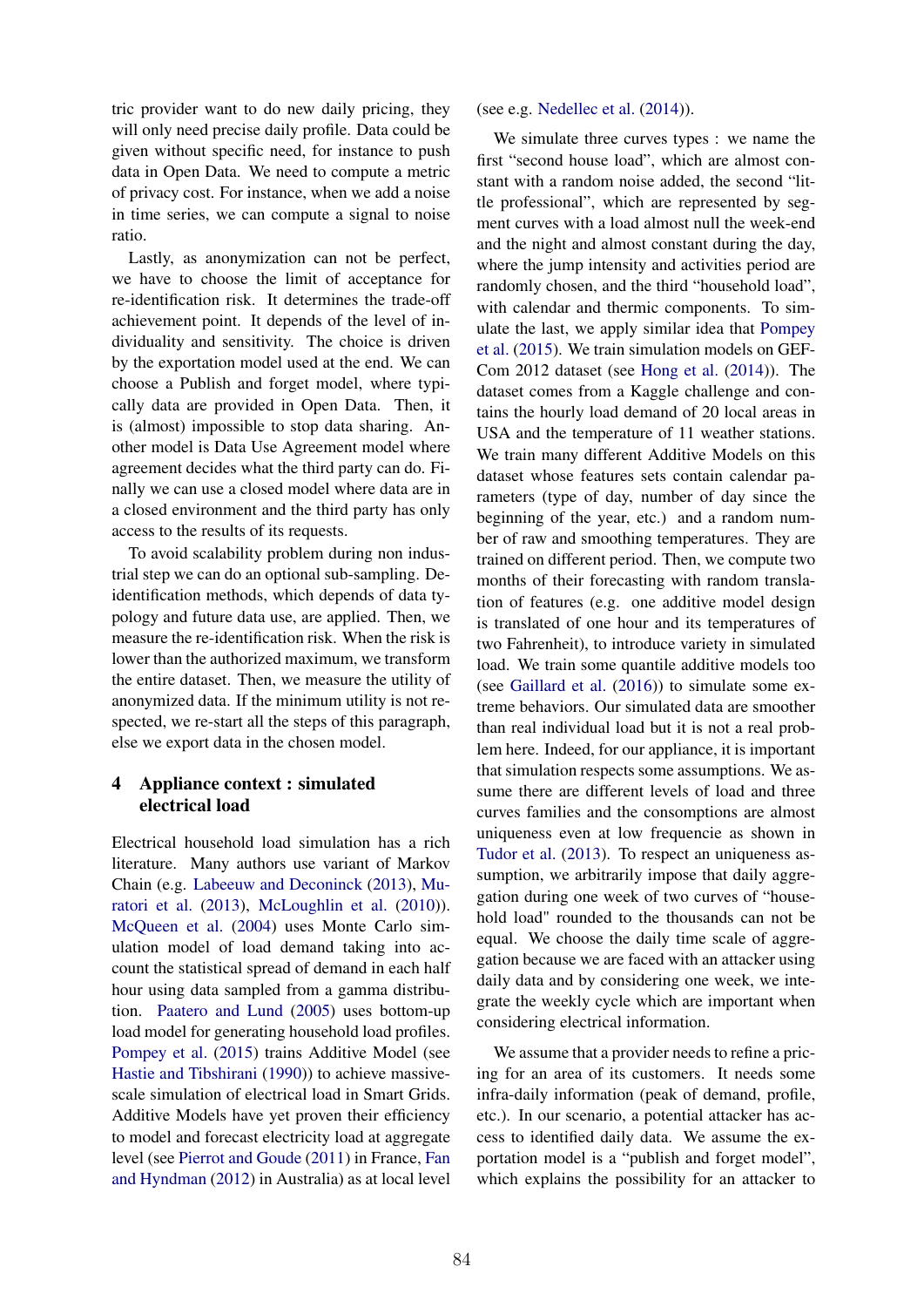| Method               | Parameter                     | Utility                   |
|----------------------|-------------------------------|---------------------------|
| Random noise         | Signal to noise ratio, noise  | trend, anomaly detec-     |
|                      | familly                       | tion, total scope         |
| Permutation          | Type and quantity of permu-   | total scope               |
|                      | tation                        |                           |
| Transformation       | type of transformation (stan- | total<br>trend.<br>scope, |
|                      | dardization, etc.)            | anomaly detection         |
| Time slicing         | time scale                    | total scope, anomaly      |
|                      |                               | detection                 |
| Differential privacy | sampling probability and fic- | trend.<br>total<br>scope, |
|                      | tive curve                    | anomaly detection         |
| Microaggregation     | clustering, clusters dimen-   | total scope, clusters     |
|                      | sion, aggregation function    | trend, profile            |
| Scope aggregation    | scope, aggregation function   | total scope, scope trend, |
|                      |                               | profile                   |

Table 1: De-identification for time series

have daily data access.

## 5 Appliance of anonymization process

After data gathering, we have to tag the data. Here we assume data have two attributes: an individual identifier and simulated time series. First, we pseudomyze the individual identifier by substituting it with random numbers without replacement to ensure uniqueness. We have only one quasiidentifier, which is the sensitive data too, the simulated time series. In our simulation framework, the highest level of attackers can be a competing organization which has identified data at a fine granularity level (daily data), with good level of optimization and computing whose objective is to find information about customers' behaviors to make aggressive supply. Data are provided to answer to a specific need of a third party: having data to etablish new pricing. For this topic, microaggregation is relevent. Then, we protect privacy throught the minimum dimension of clusters. The components of the trade-off are the choice of clustering methodology, the choice of the dimension of clusters and the choice of the aggregator operator. With microaggregation, an attacker could, at worst, identify probable customers behaviors. More the minimum dimension of clusters is weak or more one load participates at the building of a cluster, more the attacker can be certain of its deductions.

## 5.1 Statistical and Machine Learning Setup

Table 1 presents some techniques which can be used to protect time series. Permutation, which consists to exchange data from one curve to another, is a form of noise introduction and can create unrealistic curves. Transformation can be smoothing, standardization, etc. whose objective is to erase some individualities. Time slicing breaks individual trends. Differential privacy can

be completed by post-treatment to improve protection. The re-identification risk of the first five techniques of Table 1 are about customer identification and can be studied with classical time series identification and classification techniques (Deep Learning, Ensemble Method, K Nearest Neighbors, etc.). Moreover, some methods are reversible. For instance, denoising methods can be applied for the first one. For deterministic transformation, the perturbation can be inverted with the knowledge of transformation parameters. Attempting to re-build chronological can reverse time slicing. Sensitive information can be refund from the two last methods when attackers can identify the cluster of a customer. Here we work to provide data to a provider who wants to make a new pricing. It needs precise profile and we choose to use microaggregation. As a provider will not propose one tariff by individual, but many tariffs depending of large group, we do not need precise individual data.

#### 5.2 Chosen methodology

We use time series clustering (see Liao (2005), Rani and Sikka (2012)). As explain in these surveys, there are many ways to cluster time series. First, clustering algorithm can directly be applied on raw data. However, it can be inefficient because of noisy data. Second consists to extract features from time series and applies clustering algorithm on these features. Third is model-based approaches where time series are modelled before being clustered. Another important choice is the distance measure like Euclidean, Kullback-Leibler divergence, Dynamic Time Warping (see Berndt and Clifford (1994)), etc.

Wavelets Decomposition (see Beylkin et al. (1991)) have yet being used in time series studies because it allows to work on the different levels of frequencies of the signal and to denoise the signal. We apply the pre-processing of Cugliari et al. (2016) which successfully applies disaggregated load clustering to forecast load demand. After time series projection, authors compute relative contribution of each energy level. Assume that  $(\phi, \psi_{j,k})$  is a Haar basis. A continuous signal can be approximated in a truncated Haar basis:  $\hat{f}(t) = c_0\phi(t) + \sum_{j=0}^{J-1} \sum_{k=0}^{2^j-1} d_{j,k}\psi_{j,k}(t)$ , where  $c_0, d_{j,k}$  are the decomposition coefficients obtained with Fast Wavelet Transform algorithm. Then, we define relative contribution of level *j* by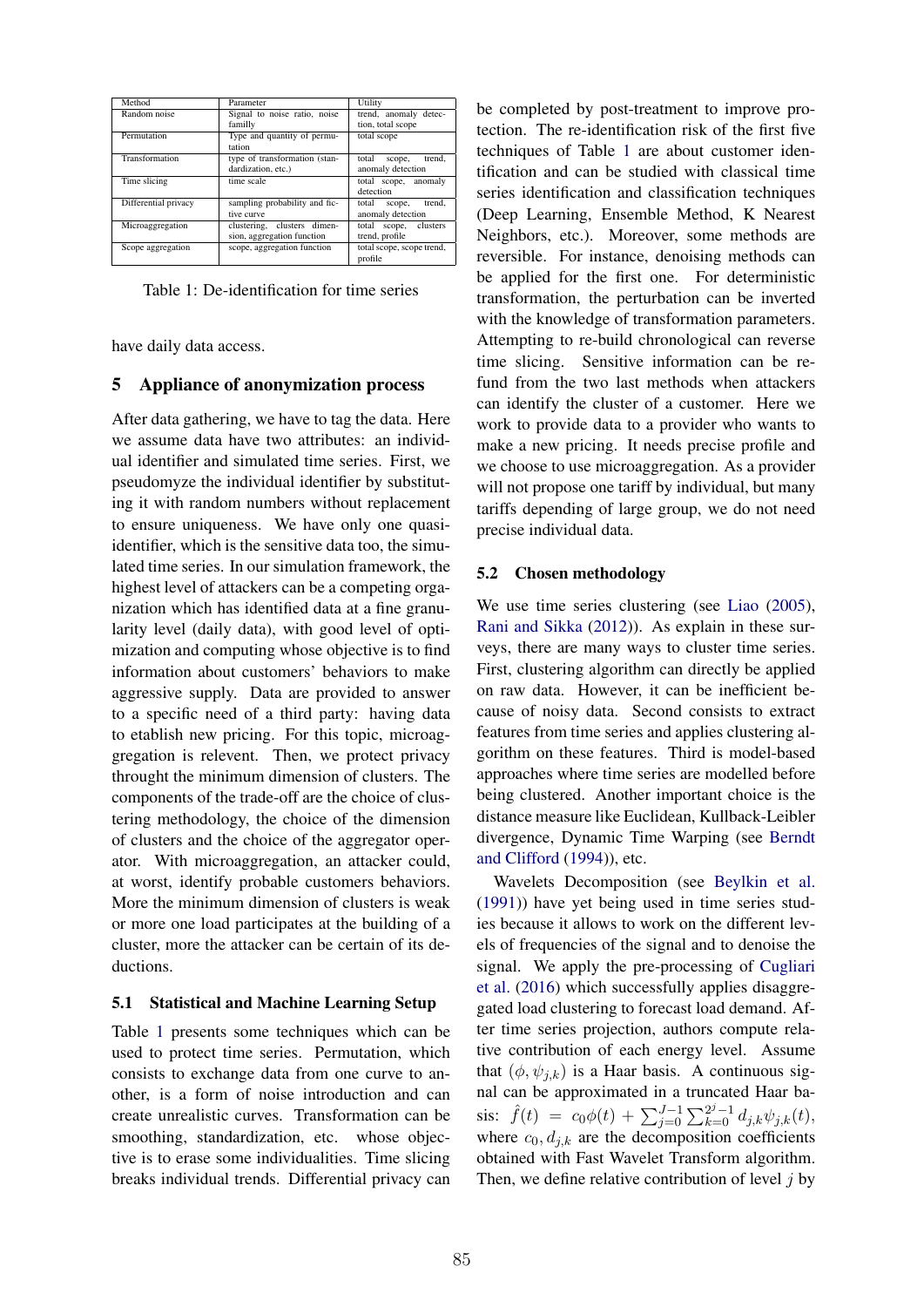$rel_j \, = \, logit\left( \frac{||\mathbf{d_j}||_2^2}{\sum_{k=0}^{J-1}||\mathbf{d_k}||_2^2} \right)$ ◆ *,* where  $logit(p) =$  $\ln\left(\frac{p}{1-p}\right)$ ⌘ *.* In these features, we do not consider *c*0, which corresponds to the mean level of each load. We focus our effort on the profiles form which is important to establish new pricing.

As in Cugliari et al. (2016), we use the relative contribution after a Haar Decomposition. In place of K-Means we use Maximum Distance to Average Vector generic (MDAV-generic) presented by Domingo-Ferrer and Torra (2005), because we want to have clusters of minimum size k regardless the number of clusters, and not k clusters regardless their size. Instead of MDAV-generic, we could have use less rigid algorithms like V-MDAV (see Solanas and Ballesté (2006)), which does not force each cluster (except some last) to be of a fixed size. Through MDAV-generic, we know in advance the number of clusters, which can be interested when there are a data furniture requirements specitication with the third party. We benchmark the technique with a mean based aggregation and a variance based aggregation. By mean (resp. variance) based aggregation, we mean achieving K Nearest Neighbor on the mean (resp. variance) load of each individual with initializing by the smallest mean (resp. variance). The benchmarks have some advantages : they are easy to implement and timely computated.

Cluster algorithm allows to divide the individuals in subsets of pre-determined minimum length. Then, we have to choose the aggregation techniques. We can compute the median load of the individuals of each cluster at each time. This choice allows to minimize the absolute loss for each cluster and to hide some extremes values. However, there is a non-zero probability that one individual of one cluster is (almost) always the median. In this case, giving the median is equivalent to give the load of one individual. The mean can be computed at each instant for each cluster. However, the attacker has access for each individual  $i$  to  $A_i$ the vector of daily load, and  $(l_j)_j$  the infra-daily loads of each final aggregat (and so to  $(L_i)$  the daily loads of each cluster). The attacker can try to solve for each cluster *j*,

$$
\arg\min_{p_i\in\{0,1\}}||\mathbf{L_j}-\frac{1}{\sum p_i}\sum p_i\mathbf{A_i}||_2.
$$

This adversaries model is then equivalent to a Knapsack problem (see Kellerer et al. (2004)),

which can be solved by many algorithms (e.g. programming dynamic or simulated annealing). Even it is a NP-hard problem and the attacker needs an exact solution, many works show it is possible to consider the problem in a multi-parallel way and use GPU programming (see Boyer et al. (2012), Suri et al. (2012)). Adding a noise, even small, allows to get out of the knapsack problem.

#### Algorithm 1 MDAV-generic

Assume *D* the relative contribution dataset and *k* an integer.

- 1. While  $card(D) \geq 3k$ 
	- (a) Compute the average attribute-wise of all records in *D*
	- (b) Compute the most distant record  $d_1$  of previous average in term of Euclidian norm
	- (c) Find the most distant record  $d_2$  of  $d_1$
	- (d) Use  $d_2$  and  $d_1$  as the center of two clusters of length *k*
	- (e) Delete the records of the two clusters and come back at the beginning
- 2. If  $2k \leq card(D) \leq 3k 1$ 
	- (a) Compute the average attribute-wise of remaining records in *D*
	- (b) Compute the most distant record  $d_1$  of previous average (Euclidian norm)
	- (c) Use  $d_1$  as the center of a cluster of length *k*
	- (d) Form another cluster with the others remaining records in *D*
- 3. If  $card(D) < 2k$ , form a cluster with remaining records

#### 5.3 Results

We compare the performance when clustering algorithm is applied on 1 400 centralized simulated time series. Remind the objectives consist in furniture of profil as homogeneous as possible to a third party which wants to propose new pricing. That means the third party has to collect cluster homogeneous, and data utility measure has to concern this point. If data are giving for a task of forecasting, we should measure differently the utility, for instance by computing MAPE (Mean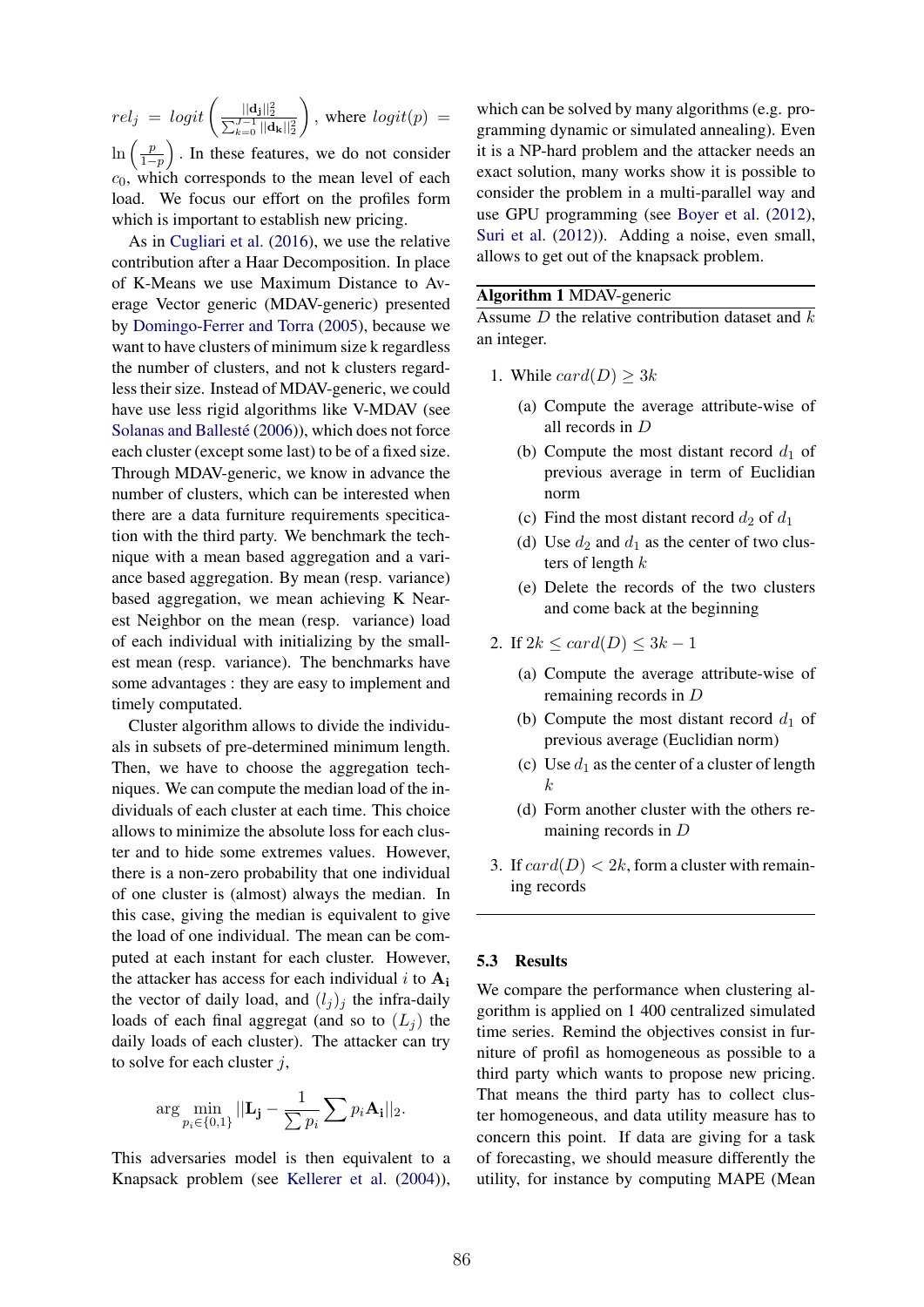

Figure 2: Process relative time

Absolute Percentage Error) on a test subset (e.g. see Pierrot and Goude (2011)). Here, in a task of pricing, there is no forecasting need. It illustrates the dependency between anonymization and future use of data. We measure data utility by computing indicators like silhouette index and the Davies-Bouldin index. These two indicators represent measures of homogeneity of clusters. We do not use indicators like Root Mean Square Error, because there are different load levels. We work from 4 to 28 anonymization by step of 4. In Figure 2, we plot the relative computation time when the reference level is the computation time of 28-anonymization. Computation time decreases when k grows. The Figure 3 gives an estimation of Silhouette Index density for each k-anonymization. This index, computed for each individual, is between -1 and 1. Stronger is this index, stronger the individual is connected to its cluster and far away the others clusters. It has to be upper than 0 if an individual is well clustered. Obviously, when k grows (data protection increases), the index decreases (data utility decreases). We see three modes in the density : the upper corresponds to second home, the medium to professional and the last to household.

Bouldin-Davies index represents the average similarity between each cluster and its most similar one, averaged over all the clusters. Lower this index is, the better the clustering is. In Figure 4, we give the ratio between Bouldin-Davies Index of each k-anonymization and the one of 28 anonymization. Figure 4 illustrates data utility loss caused by increasing data protection. There is a big gap of data utility between 4-anonymization and 8-anonymisation. However, the data protection is insufficient.

In Figure 5 we compare the MDAV-generic ap-



Figure 3: Silhouette Index estimated density



Figure 4: Bouldin-Davies Index ratio

plied on relative contribution of wavelet decomposition with two aggregations : one done by mean level (before centralization) and the other by standard deviation level. In relative Bouldin-Davies we give the ratio of Bouldin-Davies Index for each k-anomyzation by mean and standard deviation and the Bouldin-Davies Index when MDAVgeneric is applied with the same k. All the indicators show MDAV-generic applied on relative contribution of wavelet decomposition outperforms the two forms of trivial aggregation, and second order (based on variance) aggregation is more efficient than first order (based on mean).

#### 6 Conclusion

The process allows to formalize a global datadriven anonymization process facilizing the separation between specific and generic part of anonymization and integrating business knowledge and Data Science algorithms. Through this process formalization, we optimize the trade-off privacy protection/data utility.

To illustrate the process, we simulate a context near (but different) the situation of electrical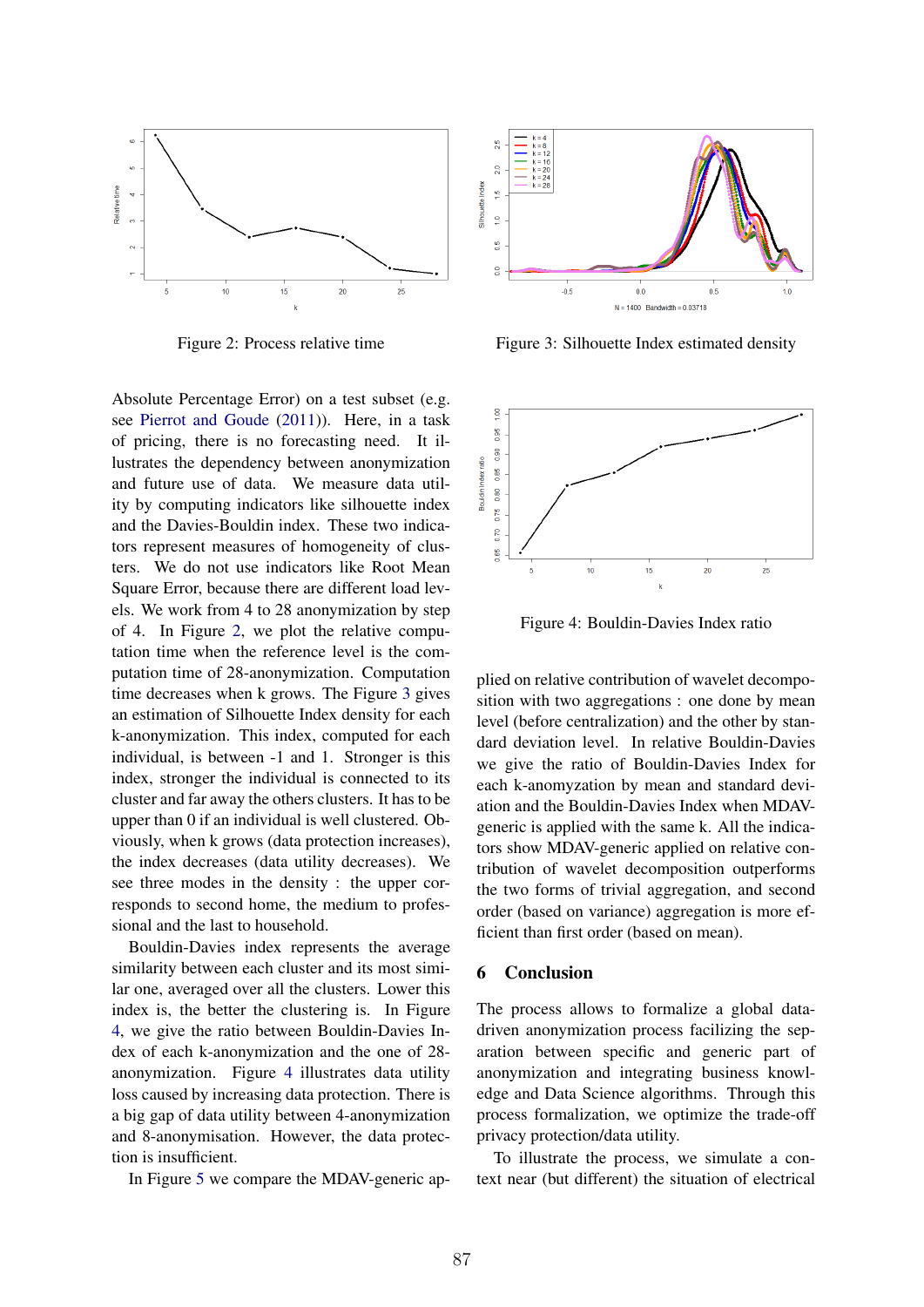

Figure 5: Relative Bouldin-Davies Index between benchmarks and MDAV-generic

smart meters data provision. We assume a third party tries making new pricing and propose a microaggregation process of time series using preprocessing through the methodology of Cugliari et al. (2016) and clustering algorithm of Domingo-Ferrer and Torra (2005). Instead punctual information giving at each instant, it could be interesting to give a probabilistic view load.

Our example is based on static data. In many applications, it is interesting to receive data in almost streaming way. One of the next step is to develop incremental microaggregation and measure the privacy loss and the data utility in this context. Another future work is the development of a big data framework allowing anonymization with noise addition, differential privacy and scalable microaggregation dividing the specific part inherent at each type of data, business constraint and future data utility with generic part. Lastly, here, we work of global datalake anonymization, which assumes there is a level where raw data are stored before transformation. Local anonymization, where data are anonymized at individual level have to be studied.

## References

- C.C. Aggarwal and P.S. Yu. 2008. A survey of randomization methods for privacy-preserving data mining. In *Privacy-Preserving Data Mining - Models and Algorithms*, pages 137–156.
- G. Aggarwal, T. Feder, K. Kenthapadi, S. Khuller, R. Panigrahy, D. Thomas, and A. Zhu. 2006. Achieving anonymity via clustering. In *Proceedings of the twenty-fifth ACM SIGMOD-SIGACT-SIGART symposium on Principles of database systems*. ACM, ACM, New York,

NY, USA, PODS '06, pages 153 – 162. https://doi.org/10.1145/1142351.1142374.

- R. Agrawal and R. Srikant. 2000. Privacy preserving data mining. In *ACM SIGMOD Conference*.
- M. Bergeat, N. Cuppens-Boulahia, F. Cuppens, N. Jess, F. Dupont, S. Oulmakhzoune, and G. De Peretti. 2014. A French Anonymization Experiment with Health Data. In *PSD 2014 : Privacy in Statistical Databases*. Eivissa, Spain. https://hal.archivesouvertes.fr/hal-01214624.
- D.J. Berndt and J. Clifford. 1994. Using dynamic time warping to find patterns in time series. In Usama M. Fayyad and Ramasamy Uthurusamy, editors, *KDD Workshop*. AAAI Press, pages 359–370.
- G. Beylkin, R. Coifman, and V. Rokhlin. 1991. Fast wavelet transforms and numerical algorithms I. *Comm. Pure Appl. Math.* 44(2):141–183. https://doi.org/10.1002/cpa.3160440202.
- K. Blazakis, S. Davarzani, G. Stavrakakis, and I. Pisica. 2016. Lessons learnt from mining meter data of residential consumers. *Periodica Polytechnica Electrical Engineering and Computer Science* 60(4):266– 272. https://doi.org/10.3311/PPee.9993.
- V. Boyer, D. El Baz, and M. Elkihel. 2012. Solving knapsack problems on {GPU}. *Computers and Operations Research* 39(1):42 – 47. Special Issue on Knapsack Problems and Applications. https://doi.org/http://dx.doi.org/10.1016/j.cor.2011.03.014.
- E. Buchmann, K. Böhm, T. Burghardt, and S. Kessler. 2013. Re-identification of smart meter data. *Personal and Ubiquitous Computing* 17(4):653–662. https://doi.org/10.1007/s00779-012-0513-6.
- J.W. Byun, A. Kamra, E. Bertino, and N. Li. 2007. *Efficient k-Anonymization Using Clustering Techniques*, Springer Berlin Heidelberg, Berlin, Heidelberg, pages 188–200.
- K. Chatzikokolakis, C. Palamidessi, and M. Stronati. 2013. A predictive differentially-private mechanism for mobility traces. *CoRR* abs/1311.4008. http://arxiv.org/abs/1311.4008.
- S. Chester, B. M. Kapron, G. Srivastava, and S. Venkatesh. 2013. Complexity of social network anonymization. *Social Netw. Analys. Mining* 3(2):151–166.
- J-X. Chin, T. Tinoco De Rubira, and G. Hug. 2016. Privacy-protecting energy management unit through model-distribution predictive control. *CoRR* abs/1612.05120. http://arxiv.org/abs/1612.05120.
- J. Cugliari, Y. Goude, and J. M. Poggi. 2016. Disaggregated electricity forecasting using wavelet-based clustering of individual consumers. In *2016 IEEE International Energy Conference (ENERGYCON)*. pages 1–6. https://doi.org/10.1109/ENERGYCON.2016.7514087.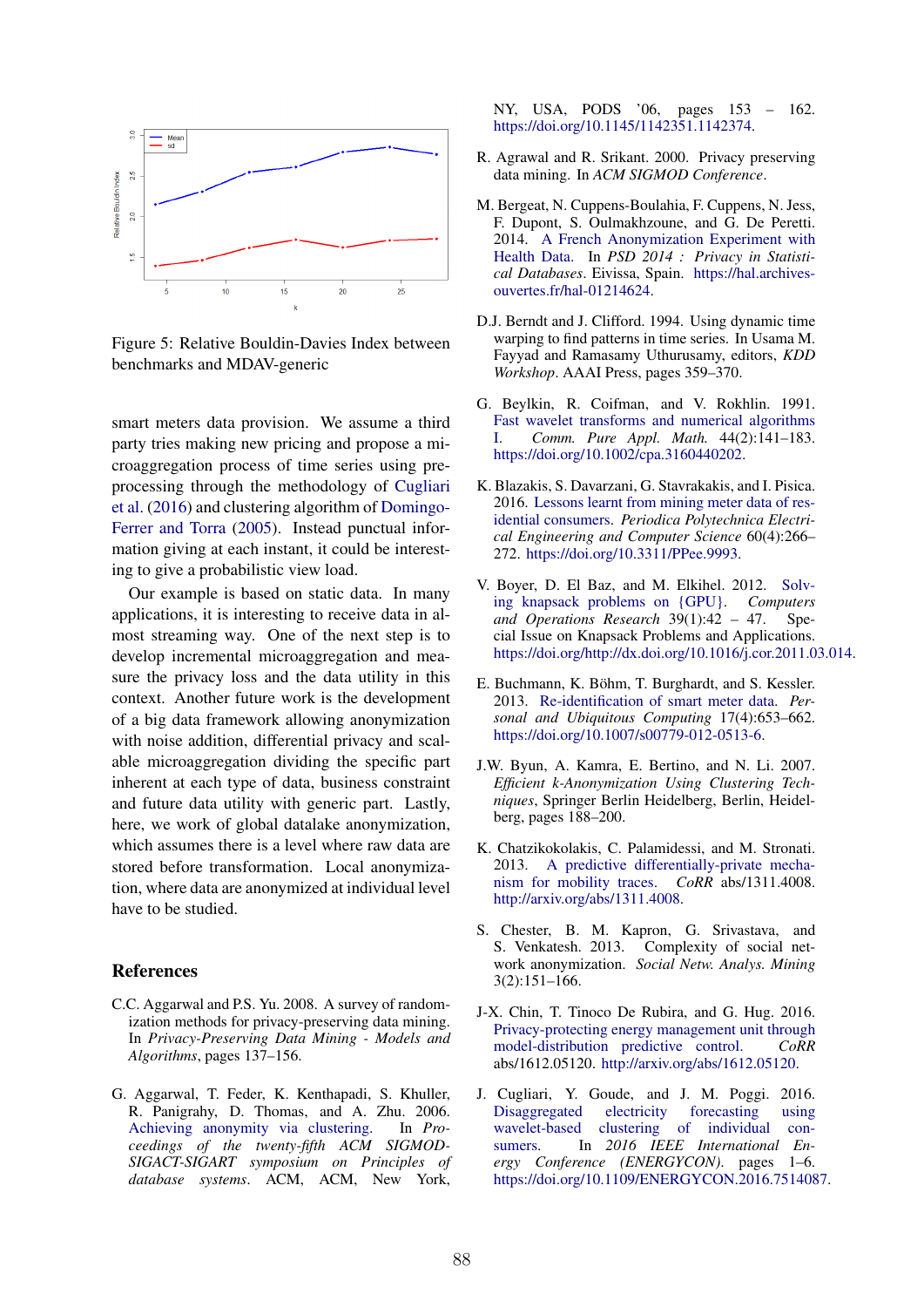- G. Danezis. 2013. Privacy technology options for protecting and processing utility reading.
- J. Domingo-Ferrer and V. Torra. 2005. Ordinal, continuous and heterogeneous k-anonymity through microaggregation. *Data Mining and Knowledge Discovery* 11(2):195–212. https://doi.org/10.1007/s10618-005-0007-5.
- F. Dufaux and T. Ebrahimi. 2006. Scrambling for video surveillance with privacy. In *2006 Conference on Computer Vision and Pattern Recognition Workshop (CVPRW'06)*. pages 160–160. https://doi.org/10.1109/CVPRW.2006.184.
- C. Dwork. 2006. *Differential Privacy*, Springer Berlin Heidelberg, Berlin, Heidelberg, pages 1–12.
- C. Dwork and A. Roth. 2014. The algorithmic foundations of differential privacy. *Foundations and Trends in Theoretical Computer Science 9(3U)*:211-407. https://doi.org/10.1561/0400000042.
- K. Ezhilarasi and Mr. M. Hariharan. 2015. Protecting sensitive information in bank transaction with data anonymization. *International Journal For Technological Research In Engineering* (2 (11)).
- S. Fan and R.J. Hyndman. 2012. Shortterm load forecasting based on a semi-<br>parametric additive model. Power Sysadditive model. Power Sys*tems, IEEE Transactions on* 27(1):134–141. https://doi.org/10.1109/TPWRS.2011.2162082.
- P. Gaillard, Y. Goude, and R. Nedellec. 2016. Additive models and robust aggregation for gefcom2014 probabilistic electric load and electricity price forecasting. *International Journal of Forecasting* 32(3):1038–1050.
- S. Gambs, M-O. Killijian, and M. Nunez del Prado Cortez. 2014. De-anonymization attack on geolocated data. *Journal of Computer and System Sciences* 80(8):1597 – 1614. Special Issue on Theory and Applications in Parallel and Distributed Computing Systems.
- B. Gedik and L. Liu. 2008. Protecting location privacy with personalized k-anonymity:<br>Architecture and algorithms. IEEE Trans-Architecture and algorithms. *actions on Mobile Computing* 7(1):1–18. https://doi.org/10.1109/TMC.2007.1062.
- S. Hansell. 2006. Aol removes search data on vast group of web users. *New York Times* .
- T. J. Hastie and R. J. Tibshirani. 1990. *Generalized additive models*. London: Chapman & Hall.
- S-K. Hong, K. Gurjar, H-S. Kim, and Y.S. Moon. 2013. A survey on privacy preserving time-series data mining. *3rd International Conference on Intelligent Computational Systems (ICICS'2013)* .
- T. Hong, P. Pinson, and S. Fan. 2014. Global energy forecasting competition 2012. *International Journal of Forecasting* 30(2):357 – 363.
- H. Kellerer, U. Pferschy, and D. Pisinger. 2004. *Introduction to NP-Completeness of knapsack problems*. Springer.
- W. Labeeuw and G. Deconinck. 2013. Residential electrical load model based on mixture model clustering and markov models. *IEEE Transactions on Industrial Informatics* 9(3):1561–1569. https://doi.org/10.1109/TII.2013.2240309.
- N. Li, T. Li, and S. Venkatasubramanian. 2007. tcloseness: Privacy beyond k-anonymity and ldiversity. In *2007 IEEE 23rd International Conference on Data Engineering*. pages 106–115. https://doi.org/10.1109/ICDE.2007.367856.
- Y. Li, S. Zhu, L. Wang, and S. Jajodia. 2002. *A Privacy-Enhanced Microaggregation Method*, Springer Berlin Heidelberg, Berlin, Heidelberg, pages 148–159.
- T. Warren Liao. 2005. Clustering of time series data, a survey. *Pattern Recognition* 38:1857–1874.
- J-L Lin and M-C Wei. 2008. An efficient clustering method for k-anonymization. In *Proceedings of the 2008 International Workshop on Privacy and Anonymity in Information Society, PAIS 2008*. pages 499–502. https://doi.org/10.1109/CANDAR.2015.61.
- K. Liu, C. Giannella, and K. Kargupta. 2008. A survey of attack techniques on privacy-preserving data perturbation methods.
- G. Loukides and J-H. Shao. 2008. An efficient clustering algorithm for k-anonymisation. *Journal of Computer Science and Technology* 23(2):188–202. https://doi.org/10.1007/s11390-008-9121-3.
- C. Y.T. Ma and D. K.Y. Yau. 2015. On informationtheoretic measures for quantifying privacy protection of time-series data. In *Proceedings of the 10th ACM Symposium on Information, Computer and Communications Security*. ACM, New York, NY, USA, ASIA CCS '15, pages 427–438. https://doi.org/10.1145/2714576.2714577.
- A. Machanavajjhala, D. Kifer, J. Gehrke, and M. Venkitasubramaniam. 2006. l-diversity: Privacy beyond k-anonymity. In *IN ICDE*.
- F. McLoughlin, A. Duffy, and M. Conlon. 2010. The generation of domestic electricity load profiles through markov chain modelling. *Euro-Asian Journal of Sustainable Energy Development Policy* 3.
- D.HO. McQueen, P. R. Hyland, and S. J. Watson. 2004. Monte carlo simulation of residential electricity demand for forecasting maximum demand on distribution networks. *IEEE Transactions on Power Systems* 19(3):1685–1689.